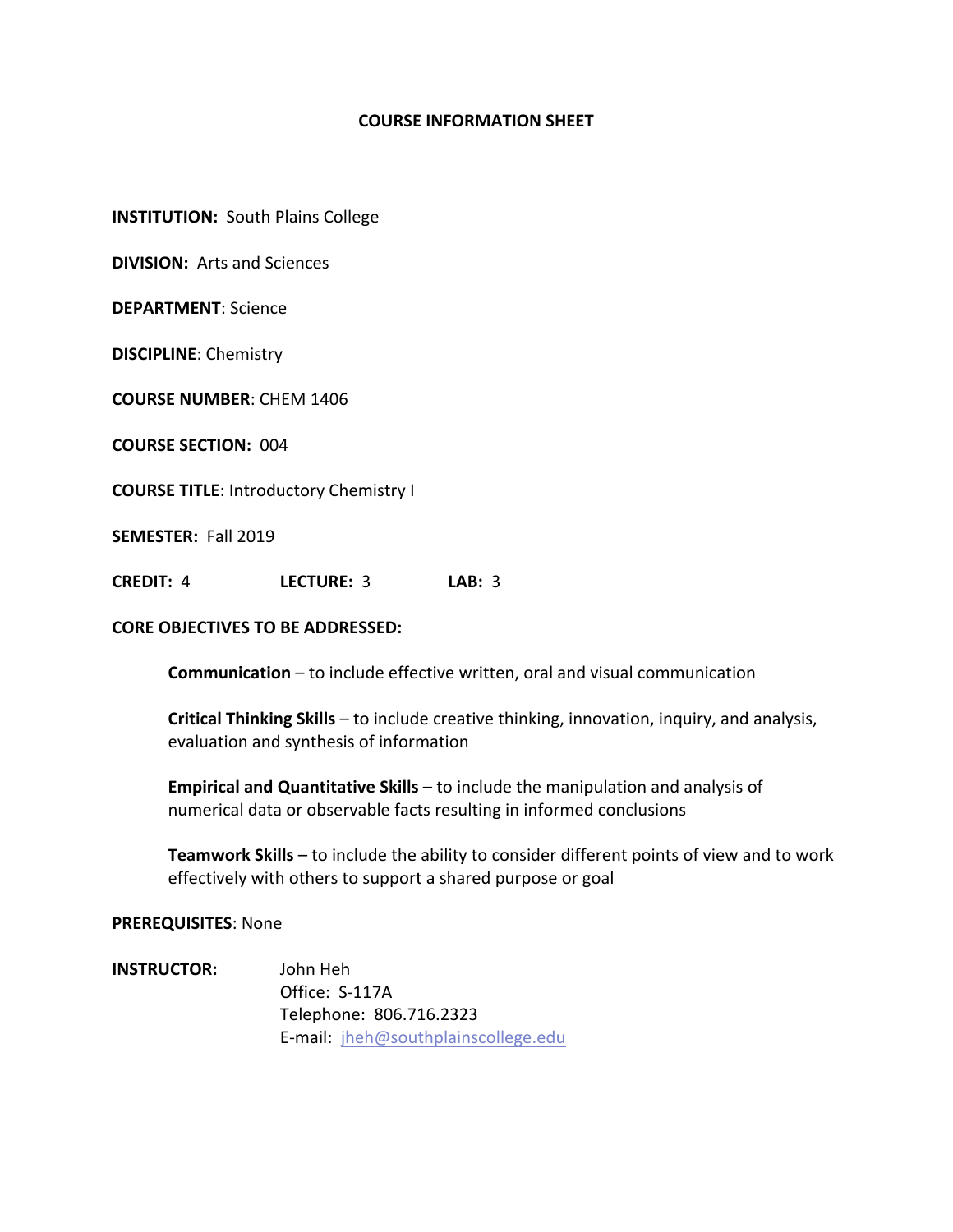# **OFFICE HOURS:** Tuesdays and Thursdays 9 AM to 11 AM and 1 PM to 2 PM Fridays 9 AM – 12 PM *Other times by appointment.*

**TUTORS:** More information will be given as it becomes available.

**COURSE MATERIALS:** All are available at the SPC bookstore.

- 1. Karen C. Timberlake, Chemistry: An Introduction to General, Organic, and Biological Chemistry. Thirteenth Edition.
- 2. CHEM 1406 Lab Manual
- 3. Safety glasses or safety goggles (required)
- 4. Scientific calculator [graphing calculators are allowed] (required) **Cell phones may not be used as a calculator**
- 5. 4 Scantron Sheets: Apperson Form 29240

**COURSE DESCRIPTION**: Survey course introducing chemistry. Topics may include inorganic, organic, biochemistry, food/physiological chemistry, and environmental/consumer chemistry. Designed for allied health students and for students who are not science majors. Basic laboratory experiments supporting theoretical principles presented in lecture; introduction of the scientific method, experimental design, data collection and analysis, and preparation of laboratory reports. Semester Hours: 4 Lecture Hours: 3 Lab Hours: 3 Note: This course may not be substituted for CHEM 1411.

**COURSE PURPOSE**: To provide basic chemical knowledge for persons living in a world of technology that is always changing. To provide understanding of the basic chemical functioning of the human body. To provide the student with a laboratory experience which will enhance their appreciation of the advances of Science and of the role of the clinical laboratory in the hospital.

**LECTURE EXAMS:** There will be three lecture exams covering the material that is discussed during the lecture portion of this course. The schedule for the lecture exams is given in this course information sheet. Each lecture exam will count 100 points. The lecture exams will be approximately 20 to 40 questions. The format will be multiple choice. A scantron is required for the lecture exams. No outside material may be used on the lecture exams. You may only reference what is provided to you on the lecture exams. You will have the 75 minute designated class time to finish the exam. There will be no make-ups for lecture exams. A missed lecture exam will receive a grade of zero.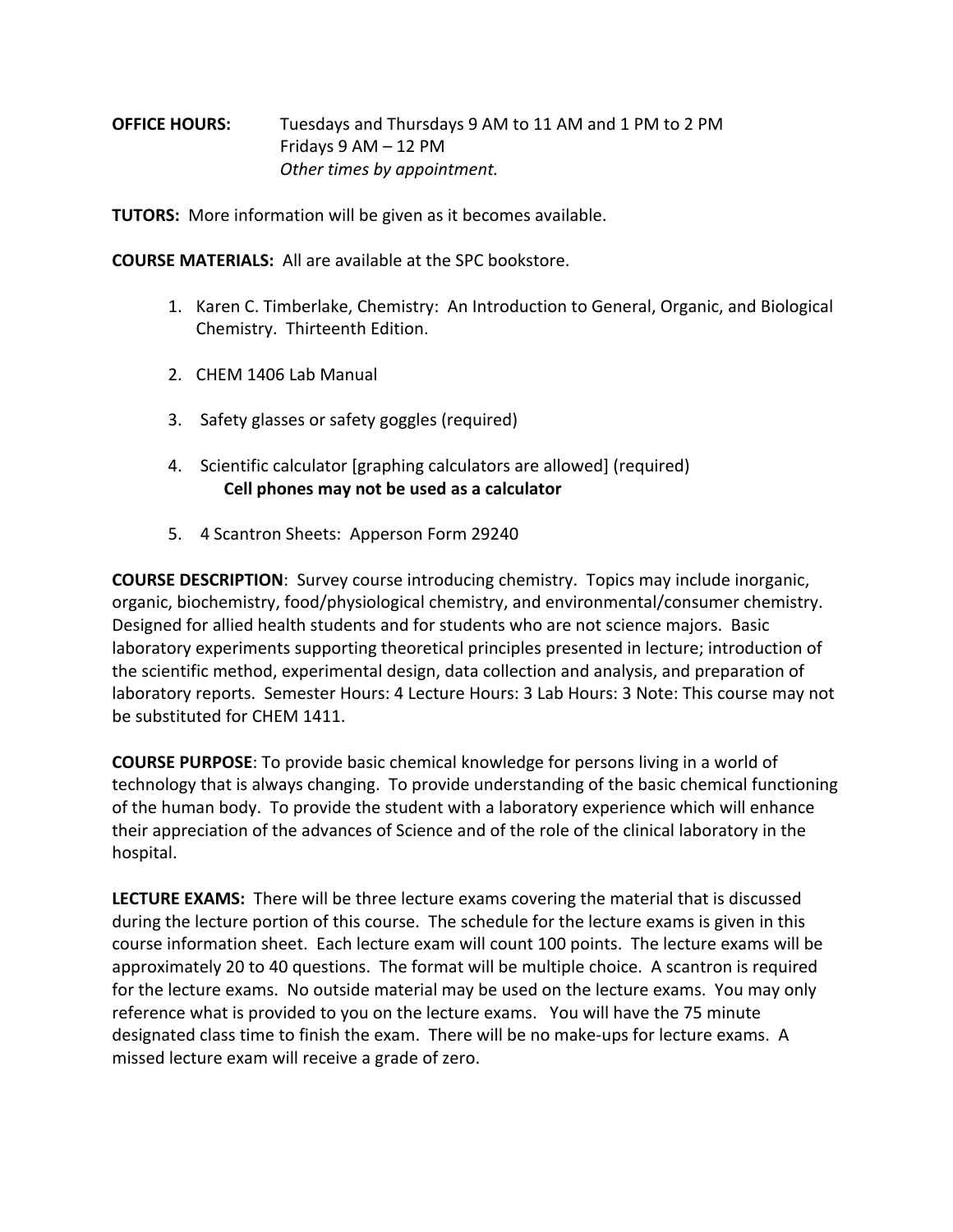| Exam 1 (Chapters $2, 4, 6$ ):     | 100 points |
|-----------------------------------|------------|
| <b>Exam 2 (Chapters 3, 7, 8):</b> | 100 points |
| Exam 3 (Chapters 9, 10, 11):      | 100 points |

*The material scheduled for each lecture exam is subject to change. Changes will be announced if necessary.*

**HOMEWORK:** Homework will be assigned often. The homework will not be collected and graded. It is essential that the homework be completed, as the homework will be very similar to the types of problems encountered on the exams.

**LAB EXPERIMENTS:** The laboratory portion of this class will be comprised of topic discussion, homework problems practice; and most commonly, lab experiments. The lab portion of this course will consist of group work. If a student is absent for a lab, the lab cannot be made up.

**LAB SAFETY:** The chemistry laboratory is a potentially hazardous environment. Therefore, all students must follow all of the safety rules passed out to you during the safety presentation. The students must also follow any specific safety rules listed in the lab manual and any ones that the instructor may announce during a lab period. A student not following the safety rules may be asked to leave the laboratory.

**LAB GRADE:** The lab grade will come from lab reports. For most lab days, we will have a lab report that covers the material accomplished that day in lab. The lab reports will be completed in groups and the due date for the lab reports will be announced during lab. Most lab reports will be due the same day the lab is performed. The lab groups will consist of 2 to 4 students. The lab experiments must be completed on the day that they are scheduled. There will be no make-ups for the lab experiments or the lab reports. If a student misses a lab report, a grade of zero will be assigned for that lab report. The lab reports count 10 points each. There will be ONE lab report turned in per group. Make sure your name is placed on the lab report when it is turned in. If your name is not on the lab report, you will receive a grade of zero. There will be fourteen graded lab reports. The format will mostly be multiple choice. The lowest four lab report grades will be dropped. Therefore, 10 lab reports will count for a total of 100 points.

## **Lab Reports (10 points each) 100 points total**

*The material scheduled for each lab is subject to change. Changes will be announced if necessary.*

**FINAL EXAM:** The final exam will not be comprehensive. There will be no make-up exam for the final exam. A missed final exam will receive a grade of zero. The time of the final exam is given in this course information sheet. The final exam will count 100 points. The final exam will be approximately 25 to 100 questions. The format will be multiple choice. A scantron is required for the final exam. No outside material may be used on the final exam. You may only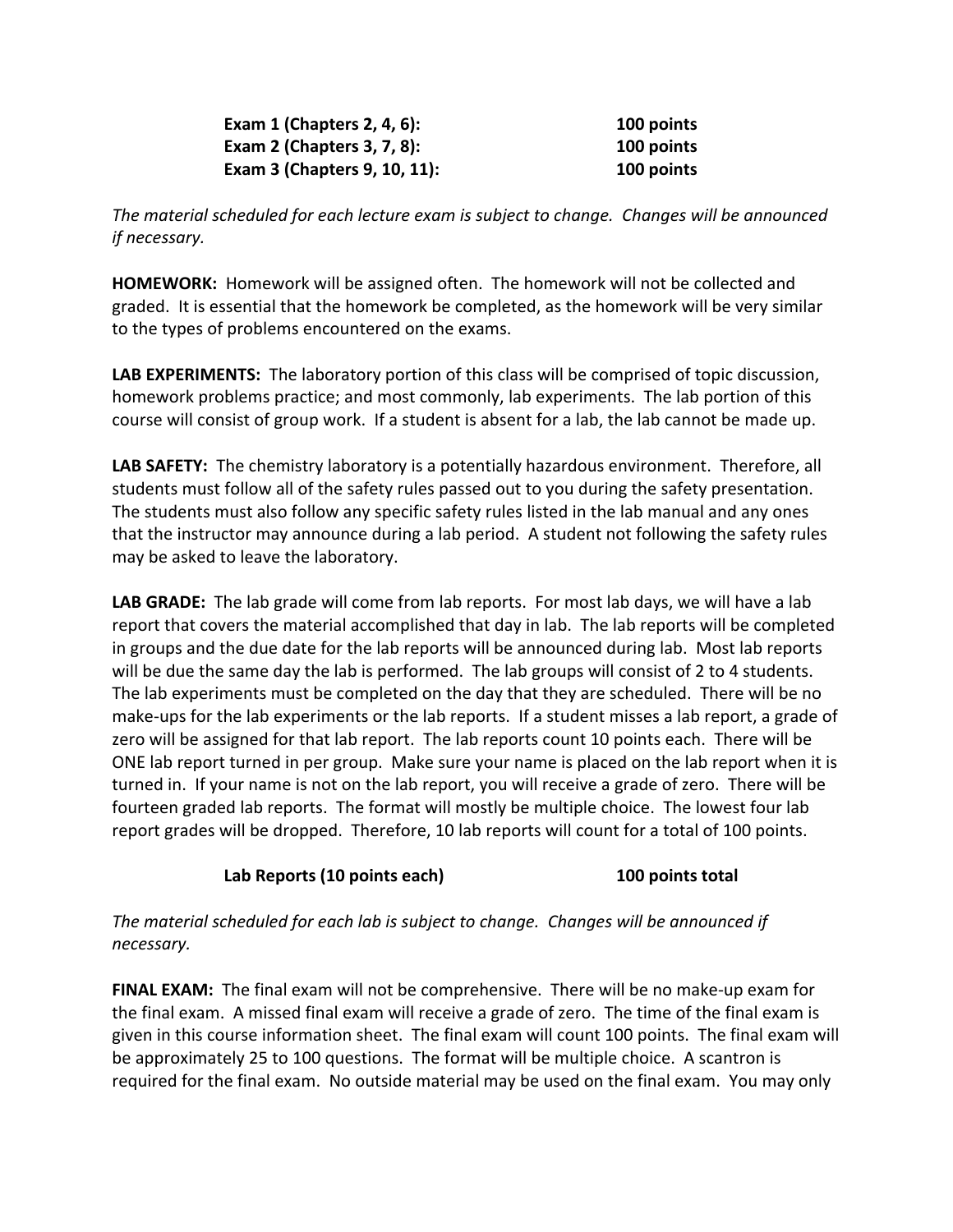reference what is provided to you on the final exam. You will have the 120 minute designated final exam time to finish the final exam.

# **Final Exam (CARBOHYDRATES, LIPIDS, PROTEINS): 100 points**

*The material scheduled for the final exam is subject to change. Changes will be announced if necessary.*

**FINAL EXAM GRADE:** If the final exam grade is higher than your lowest lecture exam grade, the final exam grade will replace that one lecture exam grade. In that case, the final exam will count twice: once for the final exam grade and once to replace that one lecture exam grade. (e.g. You miss a lecture exam and receive a zero. You later on make an 80 on the final exam. Then the 80 will replace the zero and the 80 will be the final exam grade as well.) This only applies to one lecture exam grade even if multiple lecture exam grades are tied for the lowest lecture exam grade. In all other cases, the final exam counts once and no lecture exam grades are dropped.

**ATTENDANCE:** Students are expected to attend all classes in order to be successful in this course. A student will be administratively withdrawn from this course when absences become excessive. If you reach a total of 7 absences, you will be dropped from the course with a grade of X. It is the student's responsibility to verify administrative drops for excessive absences through MySPC using his or her student online account. This is in accordance with the policies set forth in the SPC General Catalog. Attendance will usually be taken at the end of the lab period. Absences will be attributed to the student from the first class meeting. This course information sheet contains the schedule of lectures and labs. If you are unable to finish this course, complete a withdrawal slip at the registrar's office. Absences caused by official South Plains College activities will be excused. No other absences will be excused.

**CLASSROOM CONDUCT:** Students are expected to maintain a pleasant learning environment for themselves as well as for their classmates. Therefore, if, in the view of the instructor, a student is disrupting the class, the appropriate disciplinary action may be taken.

**ACADEMIC INTEGRITY:** Cheating (as defined in the SPC General Catalog) will not be tolerated. If a student is caught cheating on an exam, a grade of zero will be given for that exam.

**FINAL COURSE GRADE:** At the end of the semester, all of your points earned will be added together. Your final course grade will come from your point total. The point totals and their corresponding final course grades are listed below:

| <b>Point total:</b> | <b>Final Course Grade:</b> |
|---------------------|----------------------------|
| 445 and above       | А                          |
| $395 - 444$         | в                          |
| $345 - 394$         | C                          |
| $295 - 344$         | ו ו                        |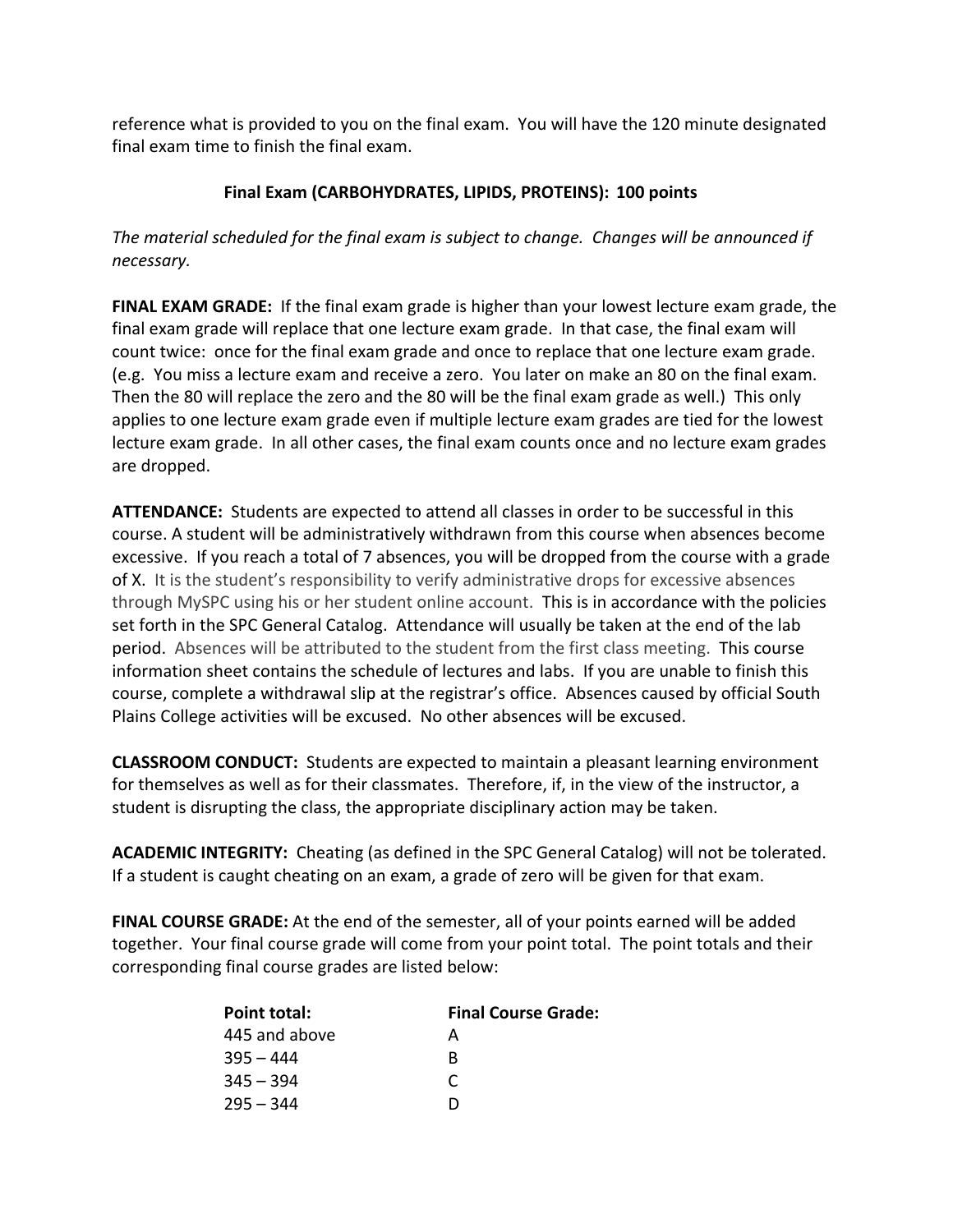$0 - 294$  F

**DIVERSITY STATEMENT**: In this class, the teacher will establish and support an environment that values and nurtures individual and group differences and encourages engagement and interaction. Understanding and respecting multiple experiences and perspectives will serve to challenge and stimulate all of us to learn about others, about the larger world and about ourselves. By promoting diversity and intellectual exchange, we will not only mirror society as it is, but also model society as it should and can be.

**DISABILITIES STATEMENT**: Students with disabilities, including but not limited to physical, psychiatric, or learning disabilities, who wish to request accommodations in this class should notify the Disability Services Office early in the semester so that the appropriate arrangements may be made. In accordance with federal law, a student requesting accommodations must provide acceptable documentation of his/her disability to the Disability Services Office. For more information, call or visit the Disability Services Office at Levelland (Student Health & Wellness Office) 806-716-2577, Reese Center (Building 8) 806-716-4675, or Plainview Center (Main Office) 806-716-4302 or 806-296-9611.

**NON-DISCRIMINATION STATEMENT**: South Plains College does not discriminate on the basis of race, color, national origin, sex, disability or age in its programs and activities. The following person has been designated to handle inquiries regarding the non-discrimination policies: Vice President for Student Affairs, South Plains College, 1401 College Avenue, Box 5, Levelland, TX 79336. Phone number 806-716-2360.

**TITLE IX PREGNANCY ACCOMODATIONS STATEMENT:** If you are pregnant, or have given birth within six months, Under Title IX you have a right to reasonable accommodations to help continue your education. To activate accommodations you must submit a Title IX pregnancy accommodations request, along with specific medical documentation, to the Director of Health and Wellness. Once approved, notification will be sent to the student and instructors. It is the student's responsibility to work with the instructor to arrange accommodations. Contact Crystal Gilster, Director of Health and Wellness at 806-716-2362 or email at cgilster@southplainscollege.edu.

**SAFETY RULES:** These safety rules will be passed out in lab. The safety rules must be followed. Failure to do so can result in you being asked to leave the laboratory. You will be required to sign a sheet indicating you have read and agreed to follow the safety rules before being allowed to perform an experiment.

**COURSE SCHEDULE:** The following table contains the tentative course schedule. *All material (including lecture material, experiment material, and material scheduled for the lecture exams) is subject to change. Also, all dates are subject to change. Changes will be announced if*